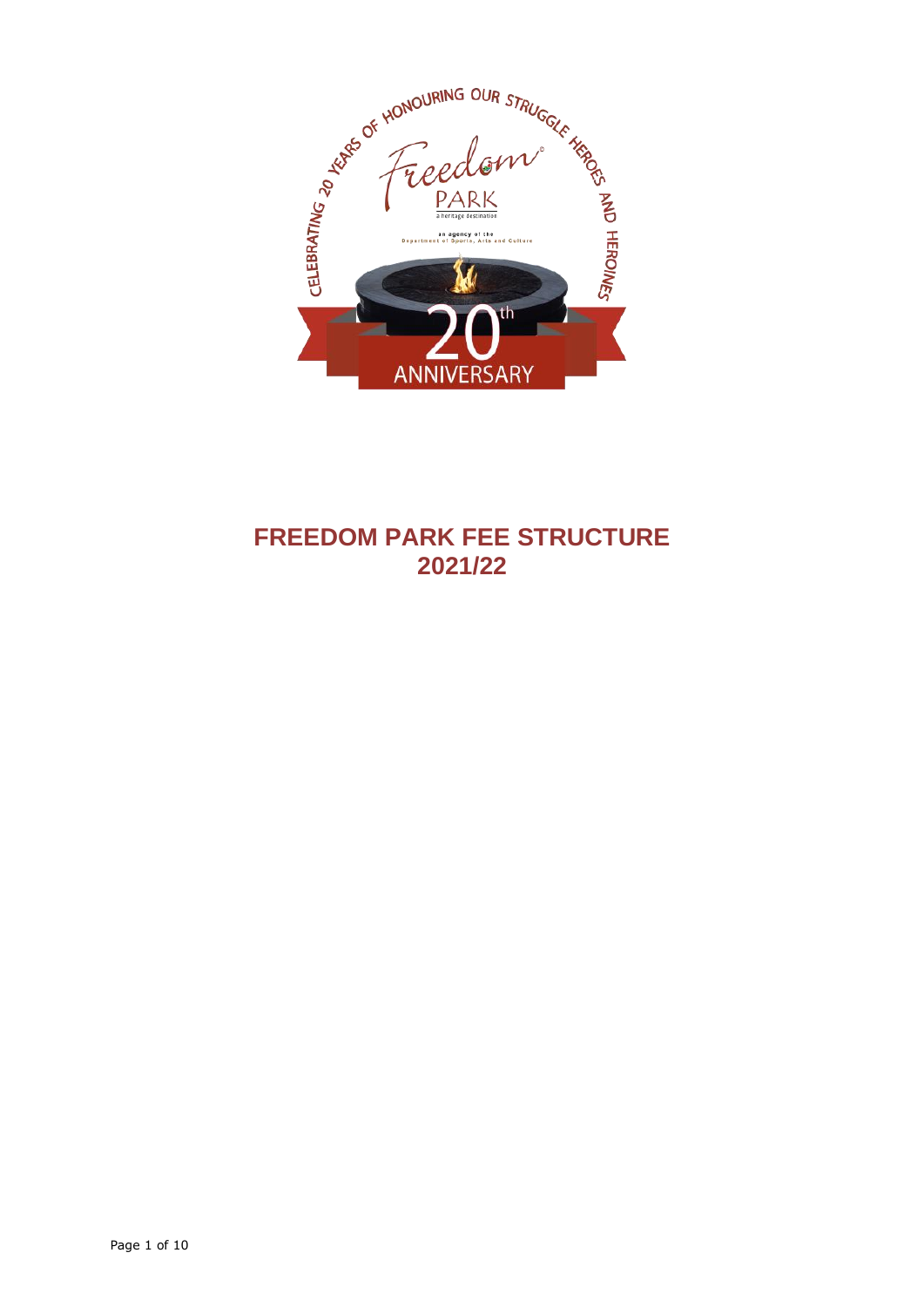#### **1. Introduction**

Freedom Park is an embodiment of struggles for humanity and freedom. An icon for national reconciliation, nation-building, and social cohesion. The museum //hapo narrates a story dating back 3, 6 billion years from an African perspective. With heritage (liberation), Culture, history and spirituality as its core pillars foregrounded in Indigenous knowledge system (IKS).

Freedom Park should strive to be accessible and at best be affordable as it can be as it is a national Icon of international significance. The Covid-19 pandemic has hit the heritage sector hard in the previous financial year. With the high rate of unemployment in the country, there is still uncertainties with regard to how the country and business will recover in 2022. It is therefore, recommended that fees remain unchanged for the 2022/23 financial year.

#### **2. General principles**

- 1. Freedom Park must be accessible and affordable by ordinary South Africans.
- 2. A single fee structure principle should apply to all tourist visiting the park for guided, selfguided or for enjoying amenities at Freedom Park.
- 3. Standard fees should apply to overseas visitors whilst all South African citizens and citizens from the African continent should be privy to a local rate.
- 4. A form of identification must be produced by visitors to qualify for certain rates (e.g. student cards, IDs, Passports etc)
- 5. Children and Pensioners should be entitled to a fee almost half the adult the normal adult price
- 6. Family and group discounted rates should apply to encourage visitors to come in large numbers
- 7. Venue hire fees including equipment hire fees should take into account the effort and input costs associated with the maintenance and upkeep of Freedom Park facilities and equipment.
- 8. Additional charges of overtime for personnel and catering should be added on the quotation.

# **3. Rationale for new fee structure**

- 1. Whilst it is implied that changing the fee structure will directly affect the Customer Relations Management system (CRM) embedded rates in the short term, the long term effect of such changes will have positive returns as a result of high visitor turn up to Freedom Park and increased revenue.
- 2. Freedom Park will not be implementing any entry fee increase for the 2022/23 financial year.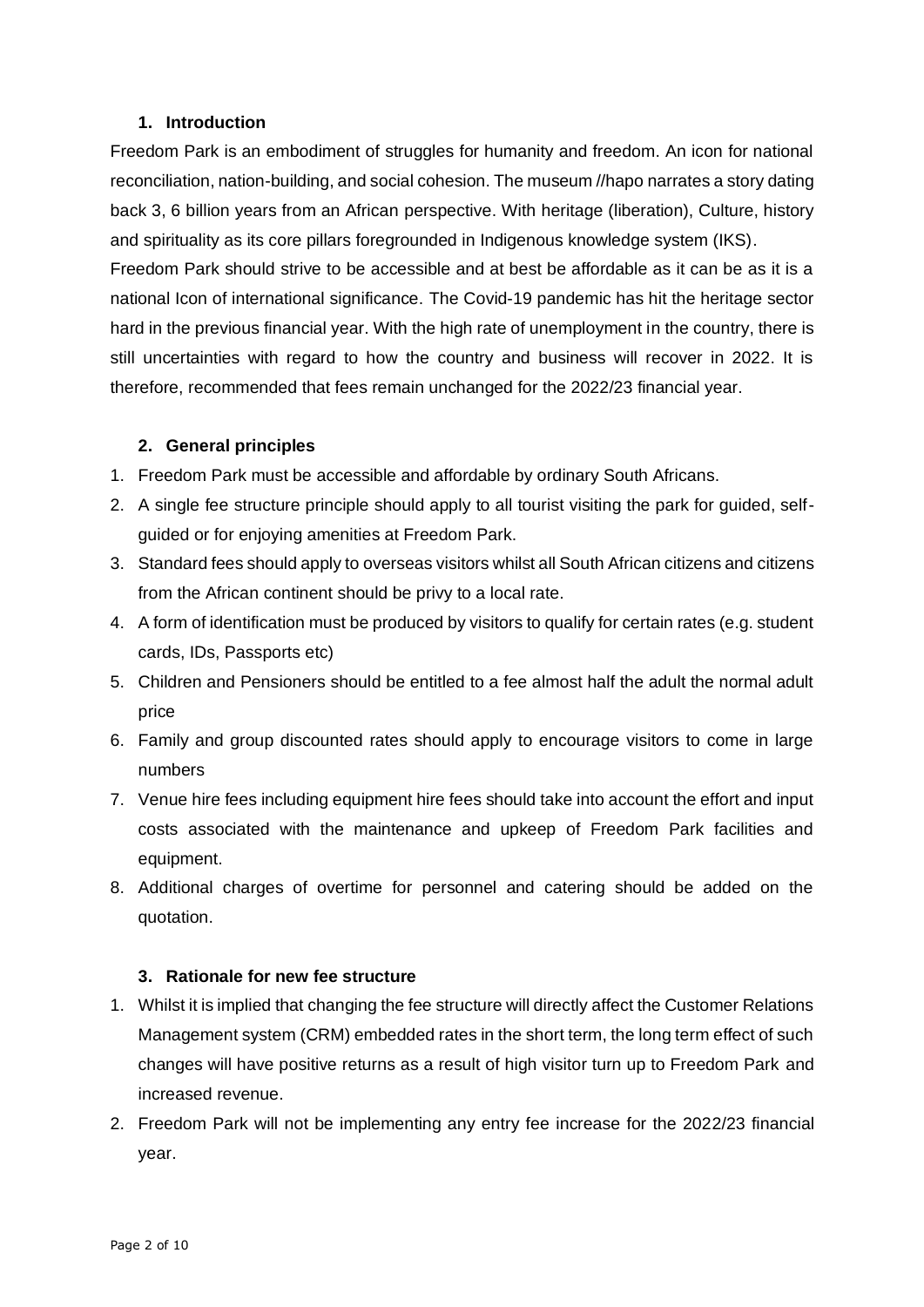- 3. Majority of schools in South Africa (about 80%) are no fee schools, and therefore Freedom Park should be amenable to special request for discounted rates.
- 4. Efforts should therefore be made to strike a balance between maximising revenue generation whilst at the same time ensuring that ordinary South Africans are able to access the product, especially school learners and the South African youth population.
- 5. It is a long held view that Freedom Park should become a Pilgrimage not only for all South Africans by ensuring that every South African child visit Freedom Park at least once in their lifetime.
- 6. Standard rates will apply to all overseas visitors to the park whilst South Africans and residents would be entitled to the locally discounted rate.

# **4. One destination one fee structure**

- 1. The rates for guided and self- guided fees applies across the park.
- 2. Once a person pays the required guided or self-guided fee, it will be the decision of the individual or tour group to visit all elements or part thereof of Freedom Park elements.
- 3. Whereas the park amenities fees are applicable to visitors who are entering the park to utilise amenities like picnic spot and film shooting such rates will not apply to patrons of the restaurant, coffee shop or gift shop including visitors undertaking a guided or self-guided tours.

# **5. Open days**

- 1. Open days are standard phenomenon within the tourism and heritage fields
- 2. Open days are mostly introduced to raise awareness about the significance of heritage products to citizens whilst at the same time encouraging citizens to visit their national sites of heritage and cultural significance.
- 3. As part of a concerted effort to raise community awareness about Freedom Park as a cultural institution and a symbol for national building, national reconciliation and social cohesion, it is important to dedicate a day wherein all South Africans will be encouraged to visit Freedom Park for free.
- 4. It is therefore on the basis of the above that whilst all holidays should be treated as normal days, the **27th April, 24th of September and 16th December** are considered to be **Open Days.**
- 5. Furthermore, as captured in the Freedom Park website the following public holidays are free for clearly defined categories as indicated below
	- o 27th April Freedom Day –Free for all
	- o 18-22 May International Museum week free for school learners only
	- $\circ$  16th June (under 35) Free for Youth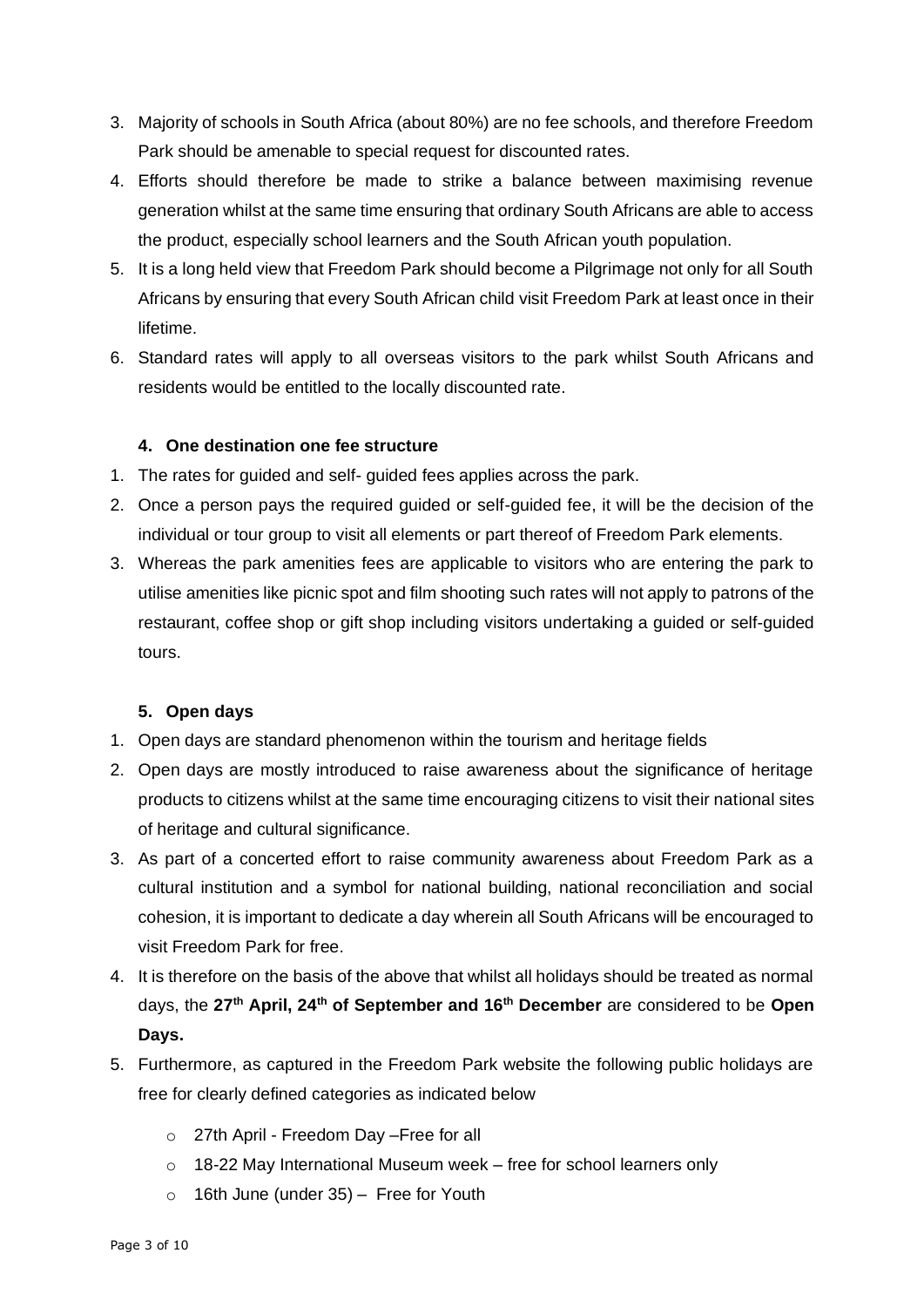- o 9th August Women`s day Free for women only
- o 24th September Heritage day Free for all
- $\circ$  16<sup>th</sup> December Reconciliation day free for all

#### **6. Guided/Self-Guided fee**

This fee applies to all guided and self-guided activities conducted at Freedom Park

| <b>Description</b>       | <b>Visitor type</b>      | <b>Ticket type</b>     |   | <b>Fees</b> |
|--------------------------|--------------------------|------------------------|---|-------------|
| <b>LOCAL FEE</b>         | (Grade R-Grade 12)       | Guided/self-guided fee | R | 45          |
| <b>South African</b>     | <b>Tertiary students</b> | Guided/self-guided fee | R | 45          |
| citizens and             | Pensioner & PWD          | Guided/self-guided fee | R | 45          |
| <b>Residents</b>         | Adult                    | Guided/self-guided fee | R | 65          |
| <b>STANDARD FEE</b>      | All categories of        | Guided/self-guided fee | R | 150         |
| <b>Overseas visitors</b> | overseas visitors        |                        |   |             |

#### **7. Freedom Park amenities fee**

These are entry fees for visitors coming to Freedom Park for enjoying its amenities such as picnicking, photo shooting and filming (notwistanding the filming and photo shooting rates)

| <b>Description</b>       | <b>Visitor type</b>      | <b>Ticket type</b> | <b>Fees</b> |
|--------------------------|--------------------------|--------------------|-------------|
| <b>LOCAL FEE</b>         | (Grade R-Grade 12)       | Amenities fee      | R<br>40     |
| <b>South African</b>     | <b>Tertiary students</b> | Amenities fee      | R<br>40     |
| citizens and             | Pensioner & PWD          | Amenities fee      | R<br>40     |
| <b>Residents</b>         | Adult                    | Amenities fee      | R<br>60     |
| <b>STANDARD FEE</b>      | All categories           | Amenities fee      | R<br>120    |
| <b>Overseas visitors</b> |                          |                    |             |

#### **8. Freedom Park Virtual tour**

These are the virtual tour fees for all visitors interested in a virtual tour experience via Freedom Park website.

| <b>Description</b>       | <b>Visitor type</b>      | <b>Ticket type</b> | <b>Fees</b> |     |
|--------------------------|--------------------------|--------------------|-------------|-----|
| <b>LOCAL FEE</b>         | (Grade R-Grade 12)       | Virtual tour       | R           | 40  |
| South African citizens   | <b>Tertiary students</b> | Virtual tour       | R           | 40  |
| and Residents            | Pensioner & PWD          | Virtual tour       | R           | 40  |
|                          | Adult                    | Virtual tour       | R           | 60  |
| <b>STANDARD FEE</b>      | All categories           | Virtual tour       | R           | 120 |
| <b>Overseas visitors</b> |                          |                    |             |     |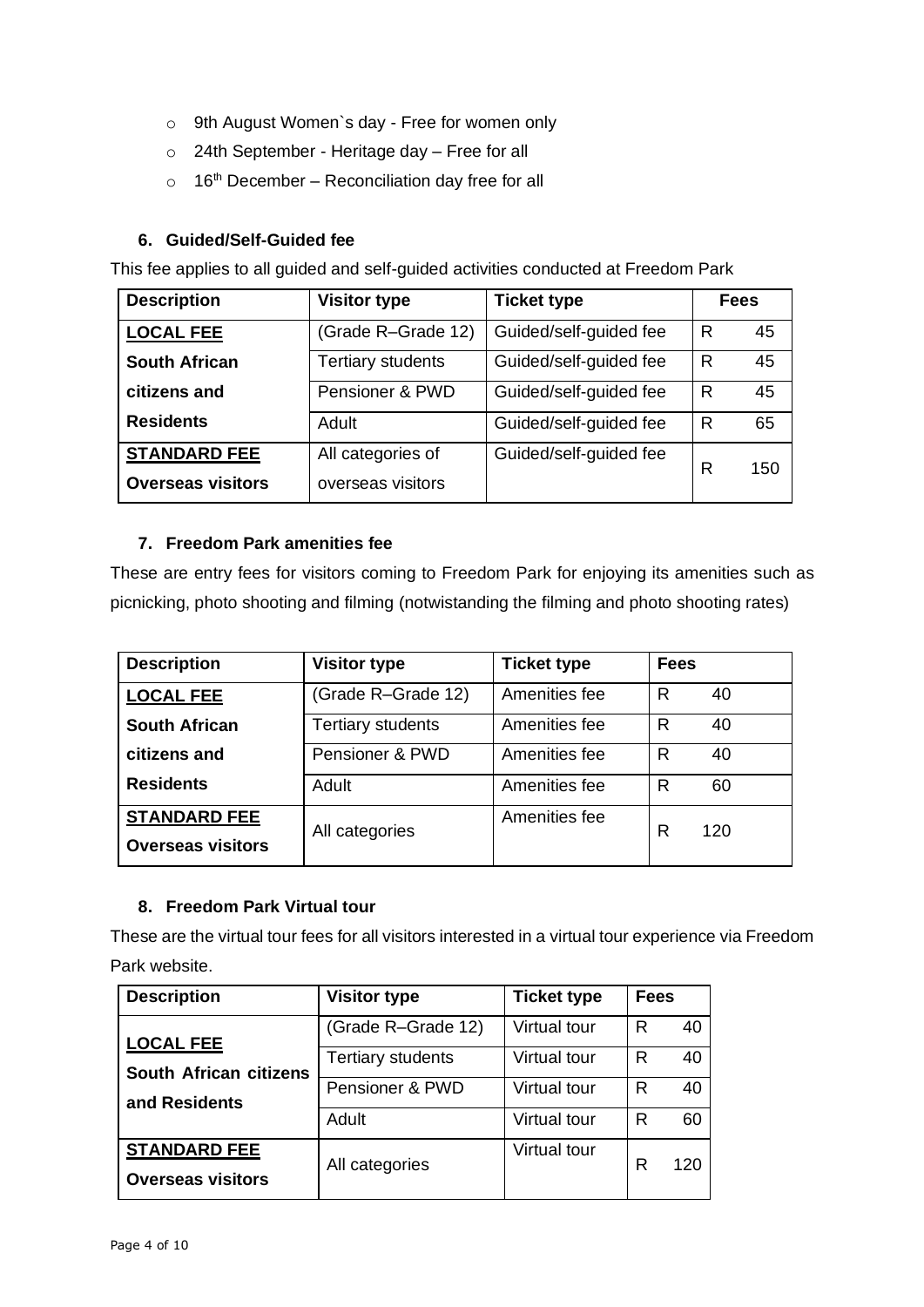# **9. STO rates for Tour Operators/booking agencies/travel agents' rates**

- **1.** There is an increase demand from tour operators to visit Freedom Park on packaged tours
- **2.** The application of the standard tour operator rates at Freedom Park for the first time is likely to attract many tour operating companies to send buses to Freedom Park
- **3.** The standard tour operator rate is always determined as a percentage of the rack rate or the standard rate the destination charge to its visitors.
- **4.** In applying the rates below, Freedom Park should consider entering into some form of agreements with the Tour Operator/booking agencies/travel agents concerned.
- **5.** It is therefore proposed that the rates should be applied as follows:
	- a) That an STO rate of **15%** be applied to Tour Operators bringing visitors to Freedom Park
	- b) That a further **20%** rate be applied to all Tour operators'/booking agencies/travel agents who bring an average of 500 visitors per month or at least a minimum of 20 visitors per day.
	- c) That a maximum **25%** rate be applied to all tour operators'/booking agencies/travel agents who bring an average of 1 000 visitors per month or at least a minimum of 30 visitors per day.

#### **10. Accredited Tourist guides concessions**

- a) Freedom Park should not charge accredited tourist guides bringing visitors to the Park.
- b) However, for Tourist guides to qualify for the above, they should have their name badges on upon their visit.
- c) External tourist guides must demonstrate that they know Freedom Park tour script should they want to guide their visitors
- d) Therefore, special product knowledge workshops should be rendered to acquaint tourist guides about Freedom Park
- e) Given the significance of the Freedom Park tour script, tourist guides who cannot demonstrate knowledge of Freedom Park should subject their visitors to Freedom Park tourist guide services

#### **11. Ad-hoc Admission fees**

Recommended various charges outside the standard admission rates should be according to and related to collaborations, partnerships and rare occasion requests between Freedom Park and the second party involved. Different amounts would for each partnership/ collaboration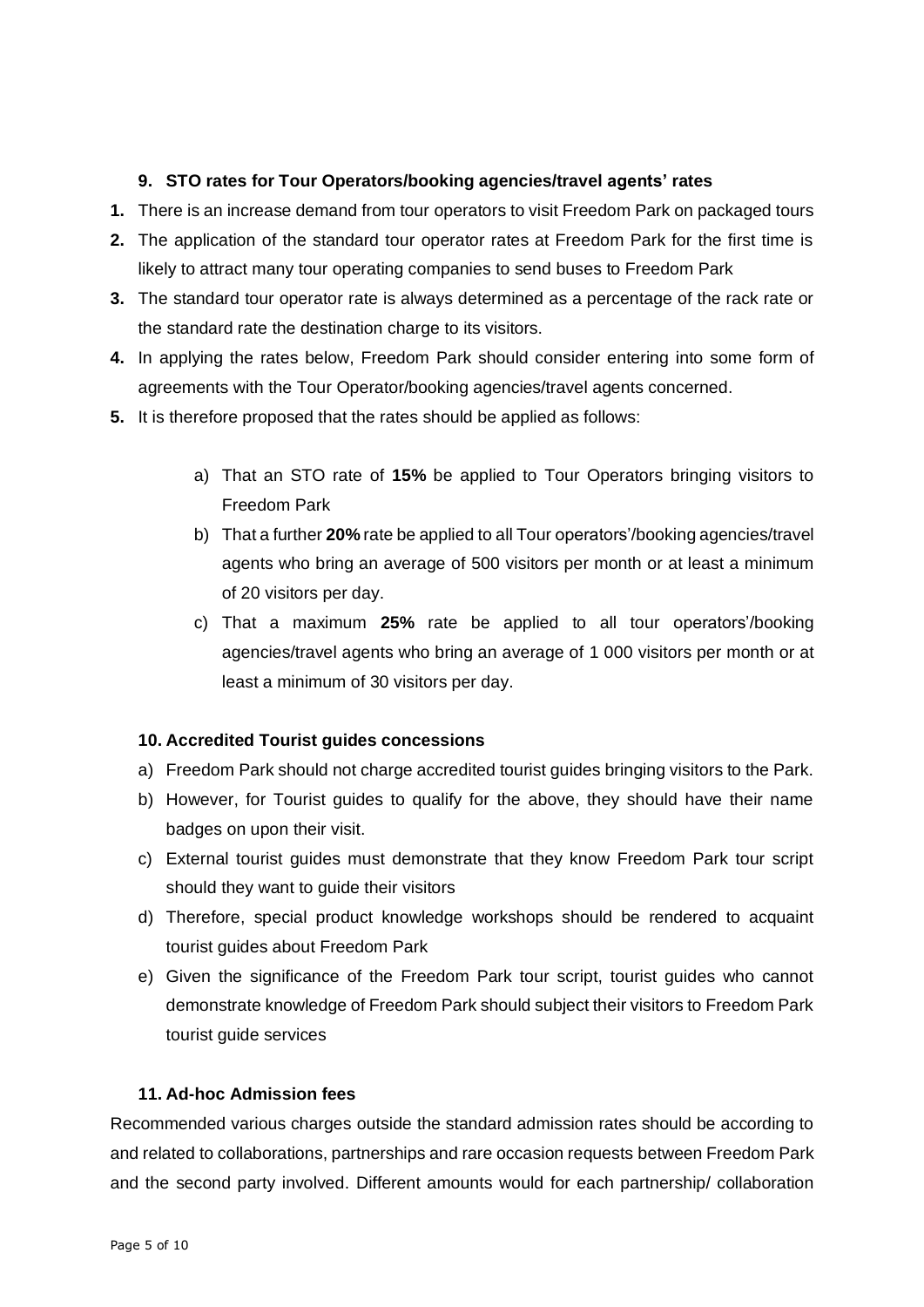apply prior to the approval of the concept or motivation of the requested ad-hoc admission fee. Such ad-hoc admission fees may apply for a single or not more than five working days' seamless implementation. The ad-hoc admission would and may apply to admission charges of activities such as festivals, music concepts, seminars, markets, etc.

# **12. Equipment Hire Fees**

| <b>Description</b>               | <b>Charges</b>     |
|----------------------------------|--------------------|
| Sound system per hour            | R <sub>1</sub> 500 |
| Standby Technician rate per hour | 200<br>R.          |
| Podium                           | 700<br>R.          |
| <b>Tables</b>                    | 85<br>R            |
| Chairs                           | 15<br>R            |
| Table cloth                      | 30<br>R            |

# **13. Venue Hire Fees**

- 1. Freedom Park does not naturally have venues designed for hiring with the exception for Moshate and the amphitheatre
- 2. However, there is an increase in demand for current facilities to be utilised for externally hired events and functions
- 3. The frequency of the utilisation of Freedom Park facilities puts a lot of strain on such facilities resulting in high maintenance rates.
- 4. It is therefore natural that all facilities utilised for external events and functions should be able to generate some form of revenue to offset the high maintenance costs associated with the utilisation of such facilities.

| Name of Venue & capacity per day        | <b>Fees</b>   |
|-----------------------------------------|---------------|
| Sanctuary (120 - 200)                   | R.<br>13 000  |
| Moshate VIP Holding & Boardroom (24-30) | R.<br>6 0 0 0 |
| Moshate Exhibition Room (30-50)         | R.<br>6 000   |
| Gallery of leaders (250 - 500)          | R 20 000      |
| Amphitheatre (2500)                     | 35 000<br>R   |
| Uitspanplek (100) exclusive             | 6000<br>R     |
| Uitspanplek (Open)                      | R<br>4 0 0 0  |
| Hiring of overall venue (3 500)         | R 130 000     |

#### **The table below illustrates the venue hire charges:**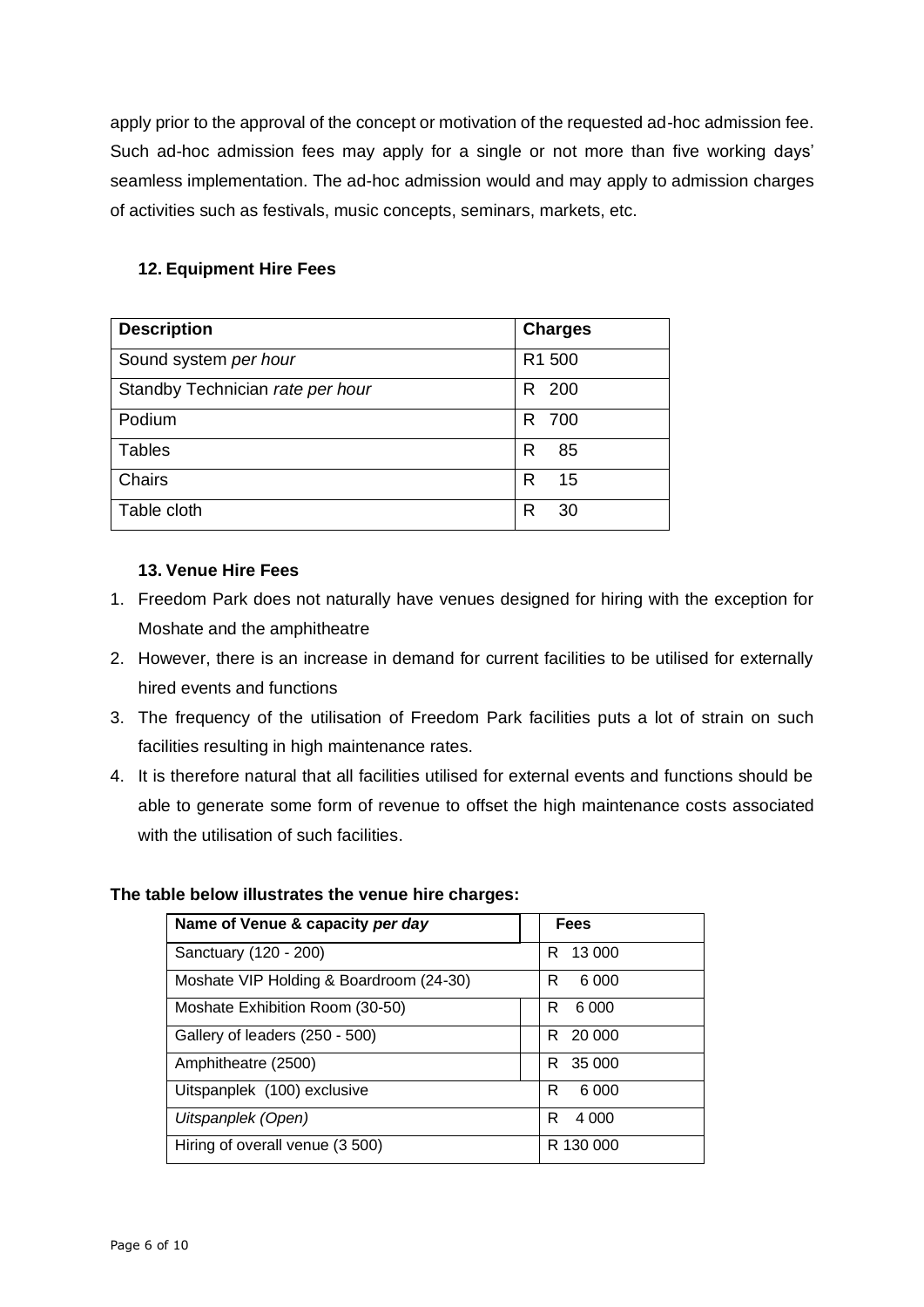| <b>Additional Venues Name to be considered</b> | <b>Fees</b>  |
|------------------------------------------------|--------------|
| Restaurant Area only                           | 15 000<br>R. |
| Restaurant & Coffee Lounge area                | 20 000<br>R. |
| Coffee Lounge only                             | 6 0 0 0<br>R |
| <b>Temporary Exhibition Space</b>              | 6 0 0 0<br>R |
| Epoch 7 (no eating/drinks allowed)             | 15 000<br>R  |
| Sentlhaga                                      | R<br>5 000   |

#### **Additional Notes**

- 1. The charge out rate is based on an eight-hour day. Additional charges will be added to cover overtime for evening events and over weekends. This also excludes tea, lunch and equipment hire such as tables and electronic equipment.
- 2. 50% non-refundable deposit is payable on the upfront booking confirmation of the event and the balance is payable 3 days prior to the event.
- 3. Events over weekends needs to be booked at least a week in advance
- 4. Clients may utilise their own caterers and equipment service providers
- 5. Clients should note that the Park will not be closed upon hiring a venue and that normal tours will commence as scheduled with little interference.
- 6. Visitors should also be advised that some elements may be utilised for venue hire.
- 7. Note that the price excludes tea and lunch and should be quoted for separately as per restuarant quotations. It also excludes additional security, medical services, use of the LED screen and overtime.
- *8.* Uitspanplek may not be hired exclusively for use but remain an open space to all visitors. Visitors coming to Freedom Park to enjoy its amenities will pay amenities fee and choose to relax at Uitspanplek or enjoy a meal in the restaurant or captivate themselves with other amenities available on site. However, should a company/department/individual or family would want an exclusive use Uitspanplek the *rate of R6000 per day shall apply.*
- 9. The LED screen will have an added charge of R9 000 for the day.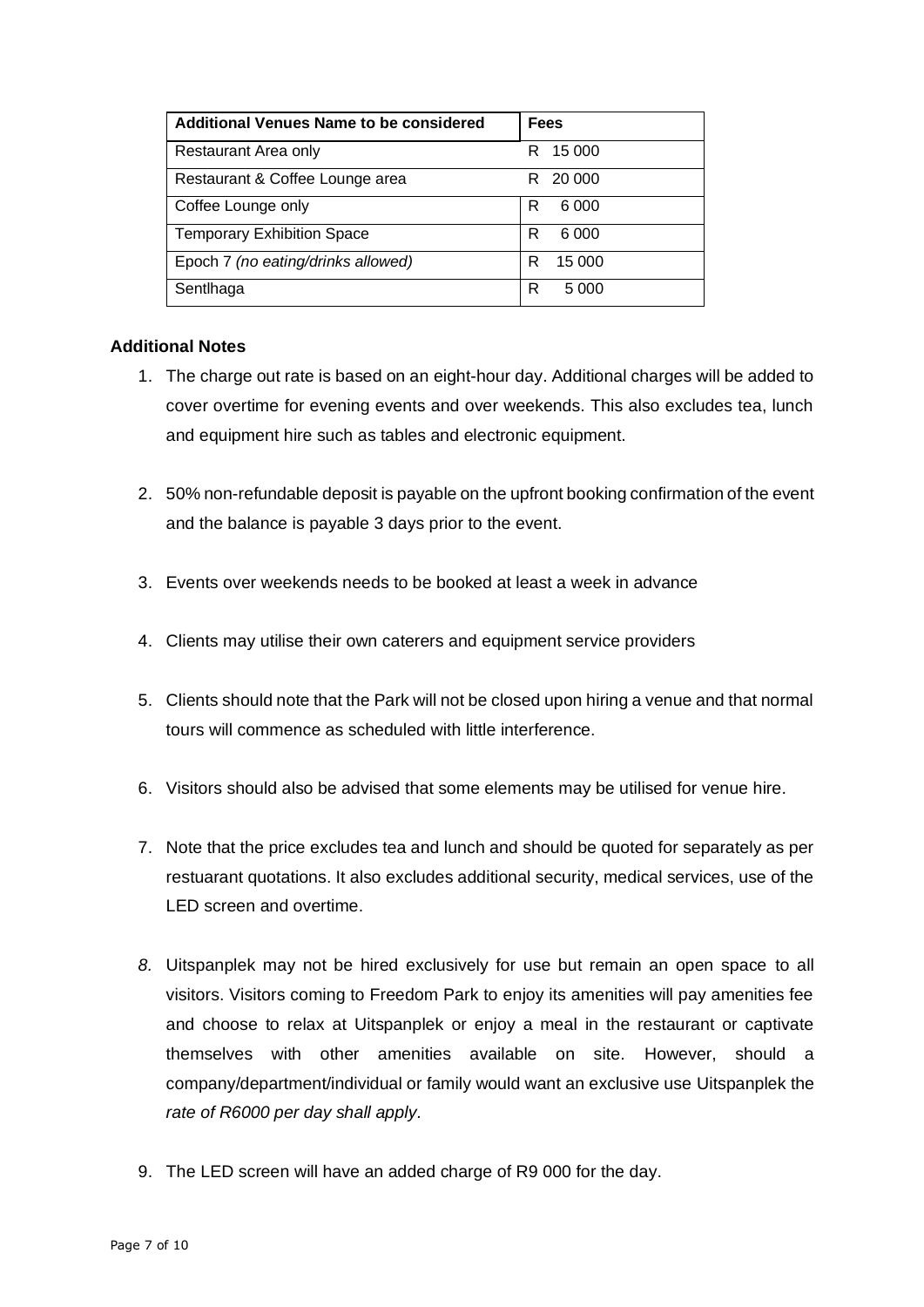# **Filming and photographic rates**

| <b>ITEM</b>                                                        |                                           | <b>TARIFF UNIT</b>               | <b>NEW TARIFF</b>                              |
|--------------------------------------------------------------------|-------------------------------------------|----------------------------------|------------------------------------------------|
| 1. Filming for commercial business,<br>e.g. Commercial films,      | Local content                             | Per day or part<br>thereof       | R12 000                                        |
| advertisements and documentaries.                                  | International<br>content                  | Per day or part<br>thereof       | R45 000                                        |
| 2. Photography for pure commercial<br><b>business</b>              | Local content                             | Per day or part<br>thereof       | R6 000                                         |
|                                                                    | International<br>content                  | Per day or part<br>thereof       | R25 000                                        |
| 3. Filming for public good                                         | International<br>content                  | Per day or part<br>thereof       | R3 000                                         |
|                                                                    | Local content                             | Per day or part<br>thereof       | R1 000                                         |
| 4. Photography for public good                                     | National content                          | Per day or part<br>thereof       | <b>R700</b>                                    |
|                                                                    | International<br>content                  | Per day or part<br>thereof       | R <sub>2</sub> 000                             |
| 5. Media tours/invitees                                            | Local<br>and<br>international media       | Per day or<br>part<br>thereof    | Permit fee waived                              |
| 6. Filming and Photography - for<br>academic and research purposes | Local and<br>international<br>students    | Per day or part<br>thereof       | Permit fee waived<br>-pays only<br>amenity fee |
| 7. Normal photography by visitors                                  | Local<br>and<br>international<br>visitors | Per day<br>or<br>part<br>thereof | Permit fee waived                              |

# **Additional charges**

| <b>Description</b>                            | <b>New Fees</b>    |
|-----------------------------------------------|--------------------|
| Overtime (after 16:30) per hour (Mon – Fri)   | R1 500 per hour    |
| Additional support staff member x1 (Mon-Fri)  | 200 per hour<br>R. |
|                                               |                    |
| Service charge (Saturday)                     | R8 500             |
| Additional support staff member x1 (Saturday) | R <sub>2</sub> 000 |
|                                               |                    |
| Service charge (Sunday)                       | R9 500             |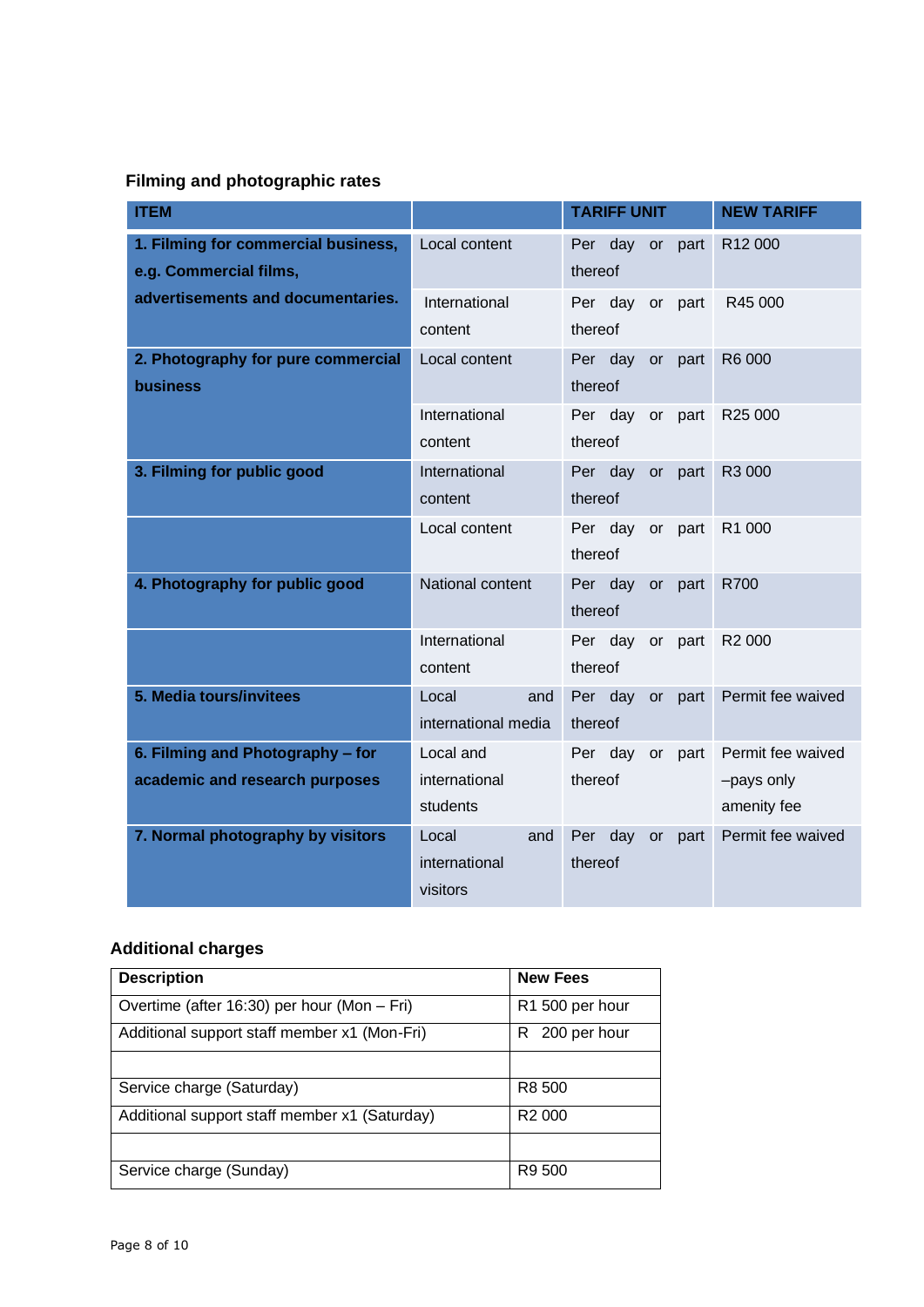| Additional support staff member x1 (Sunday) | $\vert$ R <sub>2</sub> 300 |
|---------------------------------------------|----------------------------|

# **Additional Notes**

- 1. Overtime rate per hour which caters for the Events Coordinators, Guest relations officer and three support staff member (Cleaners/Driver/Gardner).
- 2. If additional support staff is required, it will be charged per hour per person
- 3. Service charges for Saturdays is based on 8 hours and caters for the Events Coordinator, Guest relations officer and one support staff member, if additional support staff is required it should be charged per day at R1 100
- 4. Service charges for Sundays is based on 8 hours and caters for the Events Coordinator, Guest relations officer and one support staff member, if additional support staff is required it should be charged per day at R1 500.

# **Discounts rates and complementary tickets**

# **Discounts**

Discounts will apply as follows:

- 1. A family may enter for free at a ratio of 1 free ticket per 5 family members
- 2. Educators may enter for free at a ratio of 1 free entry per 25 visitors (Therefore 50 visitors accompanied by 2 free tickets)
- 3. Similarly, a group of friends or team may enter for free at a ratio of 1 free ticket per 5 group members
- 4. Official Tour Guides may enter for free.
- 5. Request for discounts or waiver of fees should always be done in writing. The requester should clearly define the circumstances leading to the request.
- 6. Visitors classified as adults who are in school uniform or can present a student card will automatically be classified as school learners/ tertiary students respectively and will thus qualify for learner/student rate.